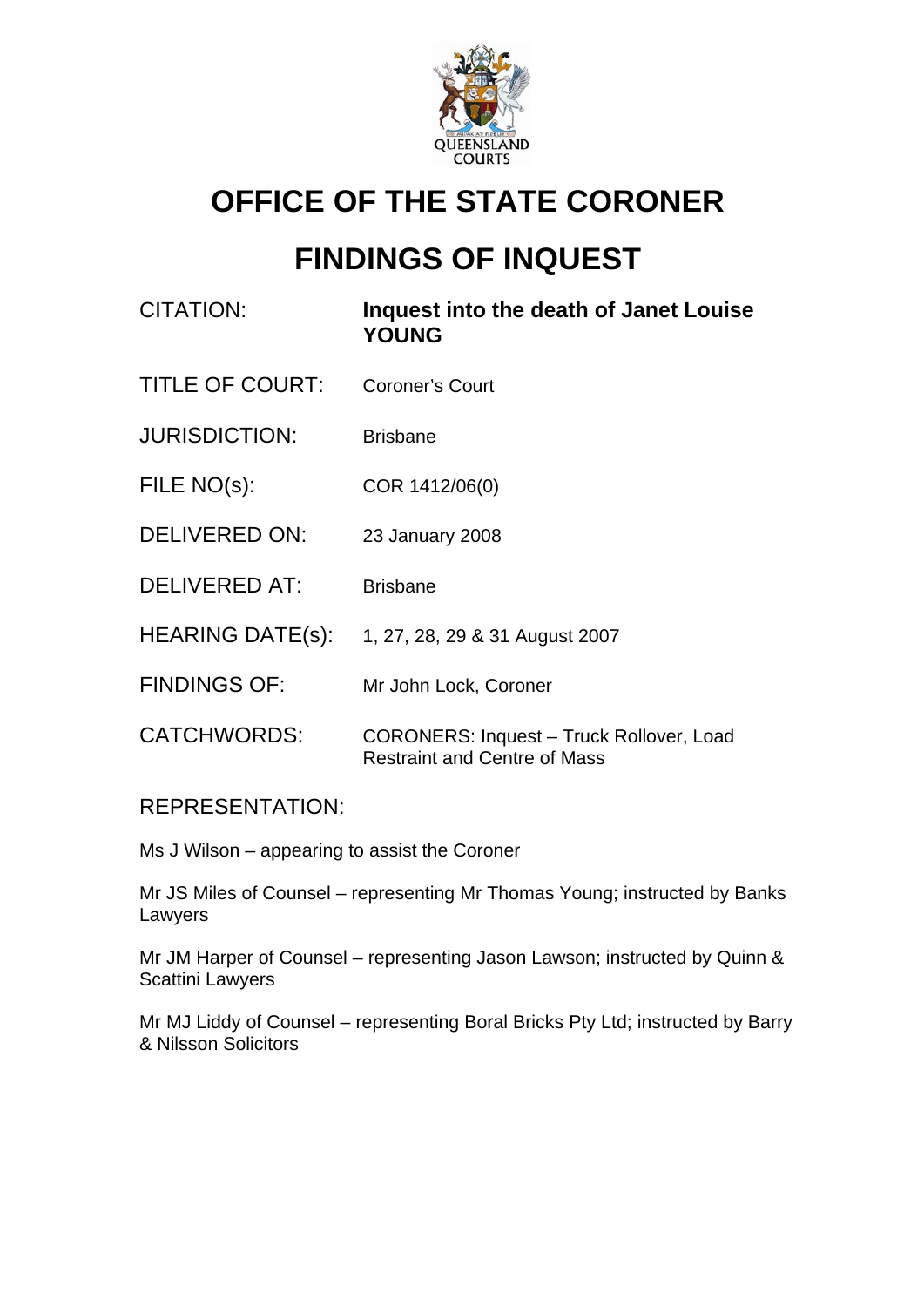# **CORONERS FINDINGS AND DECISION**

1. The *Coroners Act 2003* provides in s45 that when an inquest is held into a death, the coroner's written findings must be given to the family of the person who died and to each of the persons or organisations granted leave to appear at the inquest. These are my findings in relation to the death of Janet Louise Young. They will be distributed in accordance with the requirements of the Act and placed on the website of the Office of the State Coroner.

#### **The Coroner's jurisdiction**

2. Before turning to the evidence, I will say something about the nature of the coronial jurisdiction.

#### **The scope of the Coroner's inquiry and findings**

- 3. A coroner has jurisdiction to inquire into the cause and the circumstances of a reportable death. If possible he/she is required to find:-
- whether a death in fact happened;
- the identity of the deceased:
- when, where and how the death occurred; and
- what caused the person to die.
- *4.* There has been considerable litigation concerning the extent of a coroner's jurisdiction to inquire into the circumstances of a death. The authorities clearly establish that the scope of an inquest goes beyond merely establishing the medical cause of death.
- 5. An inquest is not a trial between opposing parties but an inquiry into the death. In a leading English case it was described in this way:-

 *"It is an inquisitorial process, a process of investigation quite unlike a criminal trial where the prosecutor accuses and the accused defends… The function of an inquest is to seek out and record as many of the facts concerning the death as the public interest requires."* [1](#page-1-0)

6. The focus is on discovering what happened, not on ascribing guilt, attributing blame or apportioning liability. The purpose is to inform the family and the public of how the death occurred with a view to reducing the likelihood of similar deaths. As a result, the Act authorises a coroner to make preventive recommendations concerning public health or safety, the administration of justice or ways to prevent deaths from happening in similar circumstances in future.<sup>[2](#page-1-1)</sup> However, a coroner must not include in the findings or any comments or recommendations, statements that a person is or maybe guilty of an offence or is or maybe civilly liable for something.<sup>[3](#page-1-2)</sup>

 $\overline{a}$ <sup>1</sup> *R v South London Coroner; ex parte Thompson* (1982) 126 S.J. 625 2 s46

<span id="page-1-2"></span><span id="page-1-1"></span><span id="page-1-0"></span>

 $3$  s45(5) and 46(3)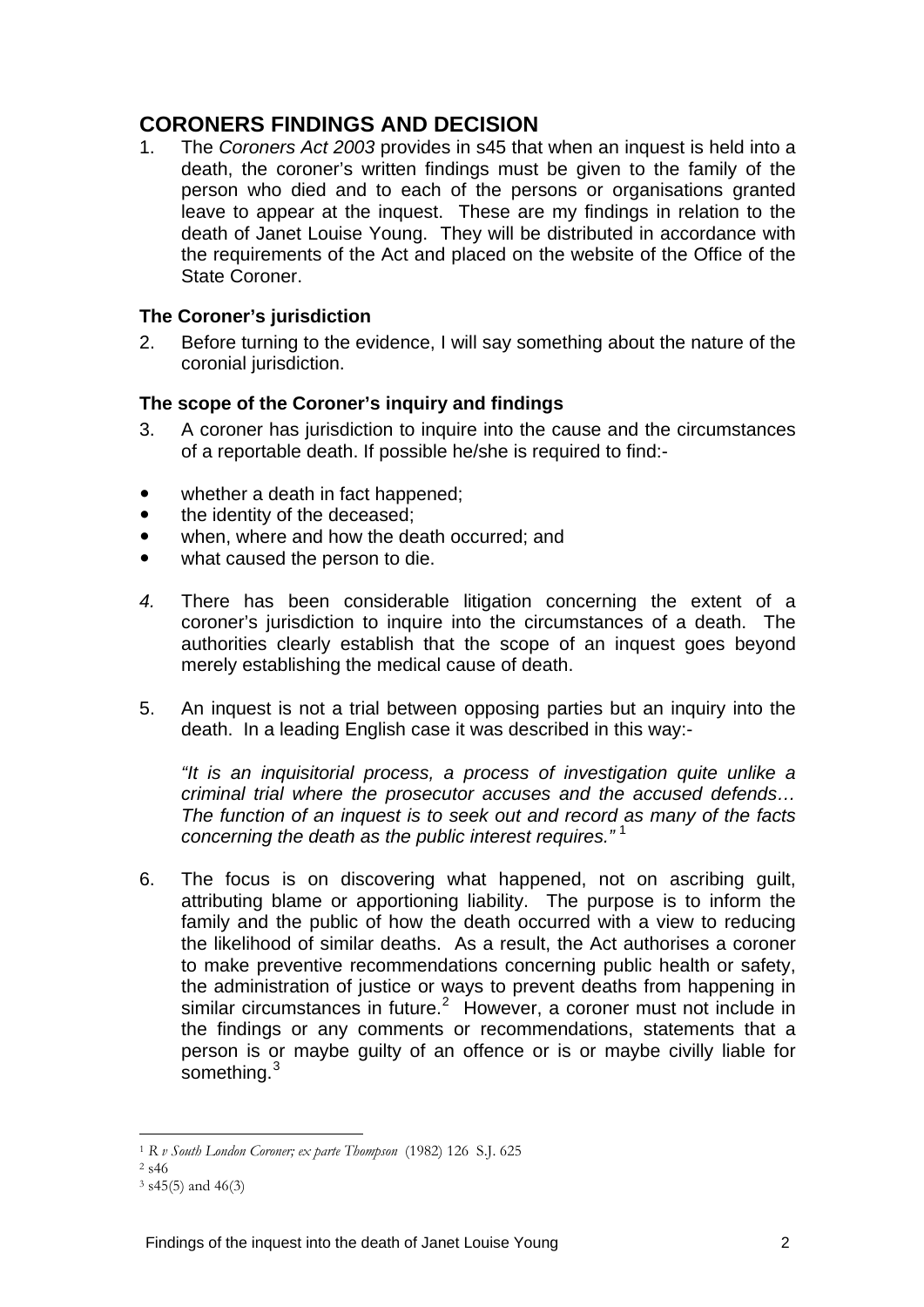#### **The admissibility of evidence and the standard of proof**

- 7. Proceedings in a coroner's court are not bound by the rules of evidence because section 37 of the Act provides that the court "*may inform itself in any way it considers appropriate."* That doesn't mean that any and every piece of information however unreliable will be admitted into evidence and acted upon. However, it does give a coroner greater scope to receive information that may not be admissible in other proceedings and to have regard to its provenance when determining what weight should be given to the information.
- 8. This flexibility has been explained as a consequence of an inquest being a fact-finding exercise rather than a means of apportioning guilt: an inquiry rather than a trial. $4$
- 9. A coroner should apply the civil standard of proof, namely the balance of probabilities but the approach referred to as the *Briginshaw* sliding scale is applicable. $5$  This means that the more significant the issue to be determined, the more serious an allegation or the more inherently unlikely an occurrence, the clearer and more persuasive the evidence needed for the trier of fact to be sufficiently satisfied that it has been proven to the civil standard.<sup>[6](#page-2-2)</sup>
- 10. It is also clear that a Coroner is obliged to comply with the rules of natural justice and to act judicially.<sup>[7](#page-2-3)</sup> This means that no findings adverse to the interest of any party may be made without that party first being given a right to be heard in opposition to that finding. As *Annetts v McCann[8](#page-2-4)* makes clear that includes being given an opportunity to make submissions against findings that might be damaging to the reputation of any individual or organisation.

# **Introduction**

- 11. Janet Louise Young ("the deceased") died from multiple injuries as a result of a traffic accident on 10 May 2006. Mrs Young was born on 26 May 1970 and was 35 years old at the time of her death. She was the wife of Thomas Young and was 8 weeks pregnant.
- 12. Mr Young told the inquest that his wife was a very caring and giving person, a committed Christian and a wonderful wife and companion. They met in 1995 and married in 2003. She had recently established a small business with her friend Deborah Graham. The business was a mobile food van that serviced commercial and industrial areas. Mrs Young and Ms Graham were both experienced in this area of business. It was called "Old Ducks Diner" and was proving to be a great success. Janet Young is clearly deeply missed by her husband and friends, including Ms Graham.

<span id="page-2-0"></span> $\overline{a}$ <sup>4</sup> *R v South London Coroner; ex parte Thompson* per Lord Lane CJ, (1982) 126 S.J. 625 5 *Anderson v Blashki* [1993] 2 VR 89 at 96 per Gobbo J 6 Briginshaw v Briginshaw (1938) 60 CLR 336 at 361 per Sir Owen Dixon J

<span id="page-2-1"></span>

<span id="page-2-2"></span>

<span id="page-2-3"></span><sup>7</sup> *Harmsworth v State Coroner* [1989] VR 989 at 994 and see a useful discussion of the issue in Freckelton I.,

<sup>&</sup>quot;Inquest Law" in *The inquest handbook*, Selby H., Federation Press, 1998 at 13 8 (1990) 65 ALJR 167 at 168

<span id="page-2-4"></span>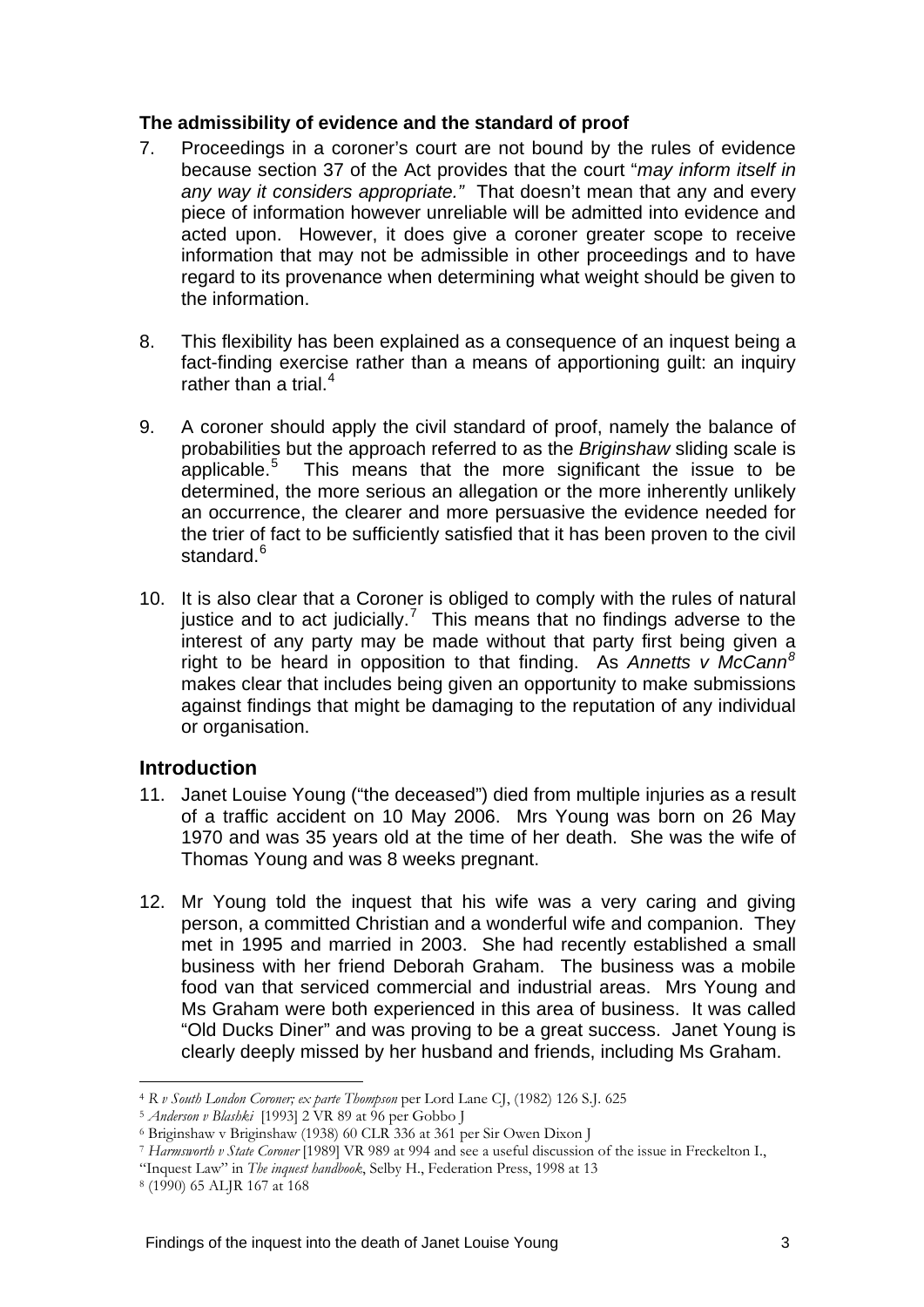- 13. The traffic accident involved a semi-trailer rolling over as it turned through a 90° bend in the road at Collinsvale Street, Rocklea. The shipping container being transported on the trailer was loaded with bricks. The driver, Jason Lawson, was employed by Gregory Cox who owned the prime mover and trailer. Cox was subcontracted by Sea Cargo Logistics ("SCL"). SCL is now in liquidation.
- 14. The trailer rolled first causing the prime mover to follow. The rollover badly damaged a stationary, unoccupied utility and caused minor damage to another parked car. The container impacted heavily with the Mazda E2000 food delivery van that was driven by the deceased. Deborah Graham was the passenger in the Mazda van and was seriously injured. She spent a significant time in the intensive care unit at the Princess Alexandra Hospital in a coma. The investigating officer advises that she has no memory of the accident. Deborah Graham attended the inquest as an observer and clearly is still suffering considerably as a result of the accident.

# **The Evidence**

- 15. It is not necessary to repeat or summarise all of the information contained in the exhibits and the oral evidence given but I will refer to what I consider to be the more important parts of the evidence. The evidence is comprised of the following:-
- Coronial documents including the Form 1, Autopsy Report and Certificate.
- Supplementary Reports: There are 4 supplementary reports which detail the investigations undertaken principally by Senior Constable Mark Dent of the Queensland Police Service ("QPS"). The supplementary reports are numbered  $2 - 5$  (the Form 1 is the first report) and annexe a number of further reports, statements and other documentation. SC Dent has conducted a very comprehensive investigation and should be commended for it.
- Medical Reports: In addition to the autopsy report, the following medical reports have been obtained: Analysts Certificate – Jason Lawson; an opinion of A/Prof Bob Hoskins regarding toxicology results for Jason Lawson; Analysts Certificate – Janet Young; and an opinion of Dr Elisabeth Christensen regarding toxicology results for the deceased.
- Independent Expert Report: A report under the hand of Richard Larsen, Engineer – Loadsafe Australia Pty Ltd was commissioned by QPS as part of their investigation.
- Other Documentation: A recorded interview conducted by Suncorp insurance investigator, David Purcell, with Jason Lawson was obtained by execution of a search warrant on Suncorp Metway Insurance Ltd; NSW and QLD Traffic and Criminal Histories for Jason Lawson; and data from a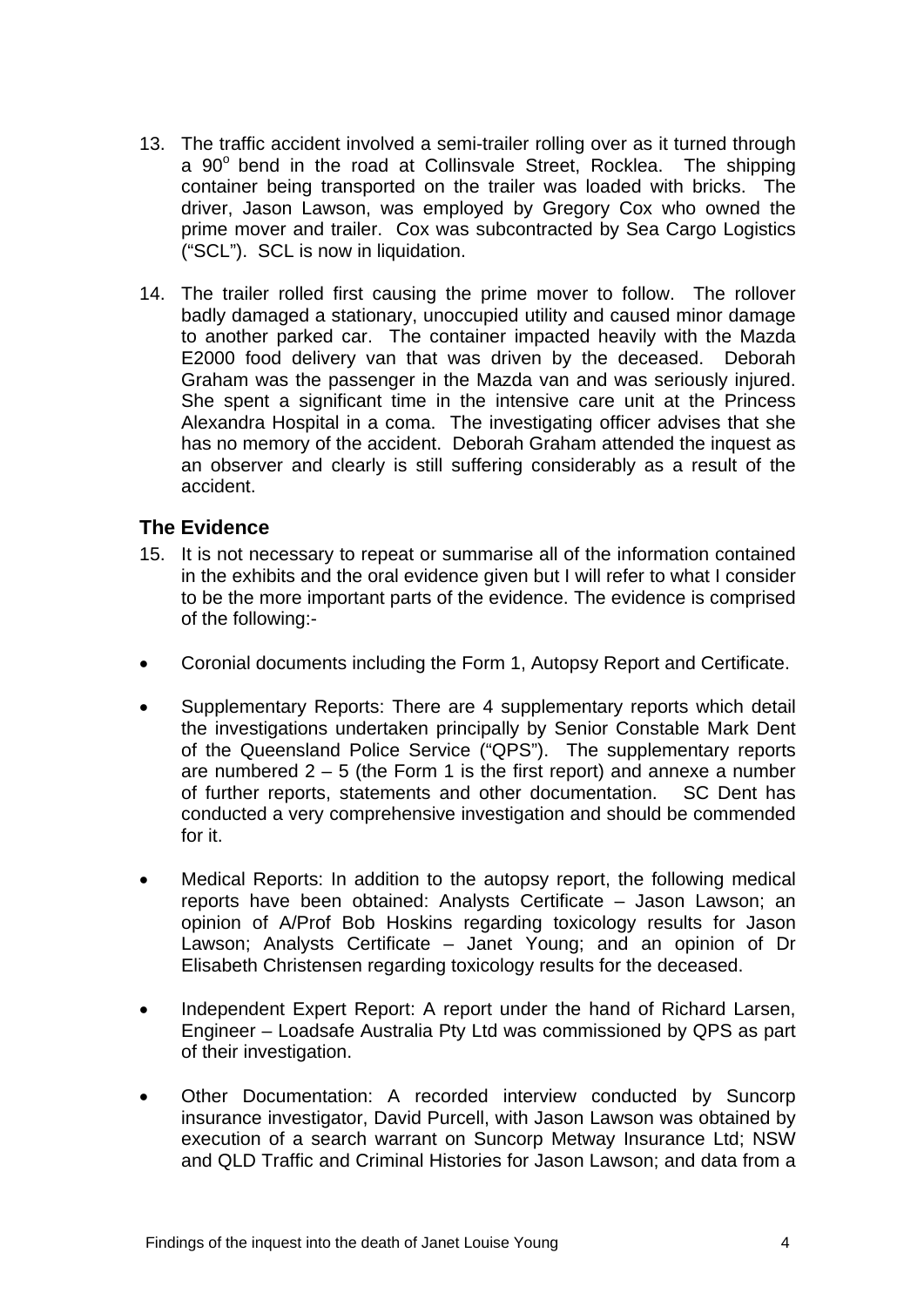system called 'Webcrash' is included in the brief of evidence to indicate details of similar deaths.

# **The Parties/Background**

- 16. The prime mover and trailer was owned by Gregory Cox who was subcontracted by Sea Cargo Logistics Pty Ltd (SCL). He had been subcontracting for SCL for some 5 years. SCL is now in liquidation and it has been difficult to contact any of the company representatives spoken with during the investigation. David White, OHS Manager for SCL, told SC Dent that at the relevant time SCL did not provide any training to subcontractors in respect of work methods.<sup>[9](#page-4-0)</sup>
- 17. Mr Cox gave evidence that the prime mover was a 2005 Chrysler with a Detroit diesel engine fitted with an electronic engine and transmission management system. In the context of aeronautical accidents it would be similar to what is widely understood as a "black box". The trailer was a Maxi-trans Skel which is a type of trailer especially built for carrying 20 or 40 foot shipping containers. Mr Cox said that he had not passed on to Mr Lawson or other drivers any particular safety precautions about the loads of bricks from Boral Bricks. The drivers were not involved in the loading process nor did he get his drivers to check the load. He knew of the method of restraint employed by Boral and had no concerns. Despite the fact that drivers bear some responsibility in the industry for loading and restraint of loads, he gave no instructions to drivers about this. Gregory Cox had employed Jason Lawson from about 8 May 2006 on the recommendation of associates in the trucking industry. He had monitored Mr Lawson's driving and instructed him in the performance of his duties for the 2 days prior to the incident. In his opinion, Mr Lawson was a competent driver.<sup>[10](#page-4-1)</sup>
- 18. The evidence of Mr Cox is indicative of a fairly casual approach to his responsibilities as an employer in the transport industry.
- 19. The record of interview with Suncorp reveals that Mr Lawson obtained his heavy vehicle licence on 04.01.99. He was appropriately licensed at the time of the incident. NSW and QLD Traffic Histories show that Mr Lawson's licence had been suspended on a number of occasions prior to May 2006 for failing to pay fines imposed for speeding and log book offences.
- 20. This was the first automatic truck Mr Lawson had driven. Mr Lawson told the Suncorp investigator that driving the automatic was easier than driving a manual truck.<sup>[11](#page-4-2)</sup> He confirmed this in his evidence. He said he was given no specific training in relation to particular loads he would be carrying. His induction consisted more about the routes he would be taking.

 $\overline{a}$  $9$  SR2, p.28 + SR4, p.4

<span id="page-4-2"></span><span id="page-4-1"></span><span id="page-4-0"></span> $^{10}$  SR2, p.29 cf ROI pp.6 – 7 where Lawson says he was employed by Cox the week prior to the incident.<br><sup>11</sup> ROI, pp.7 - 8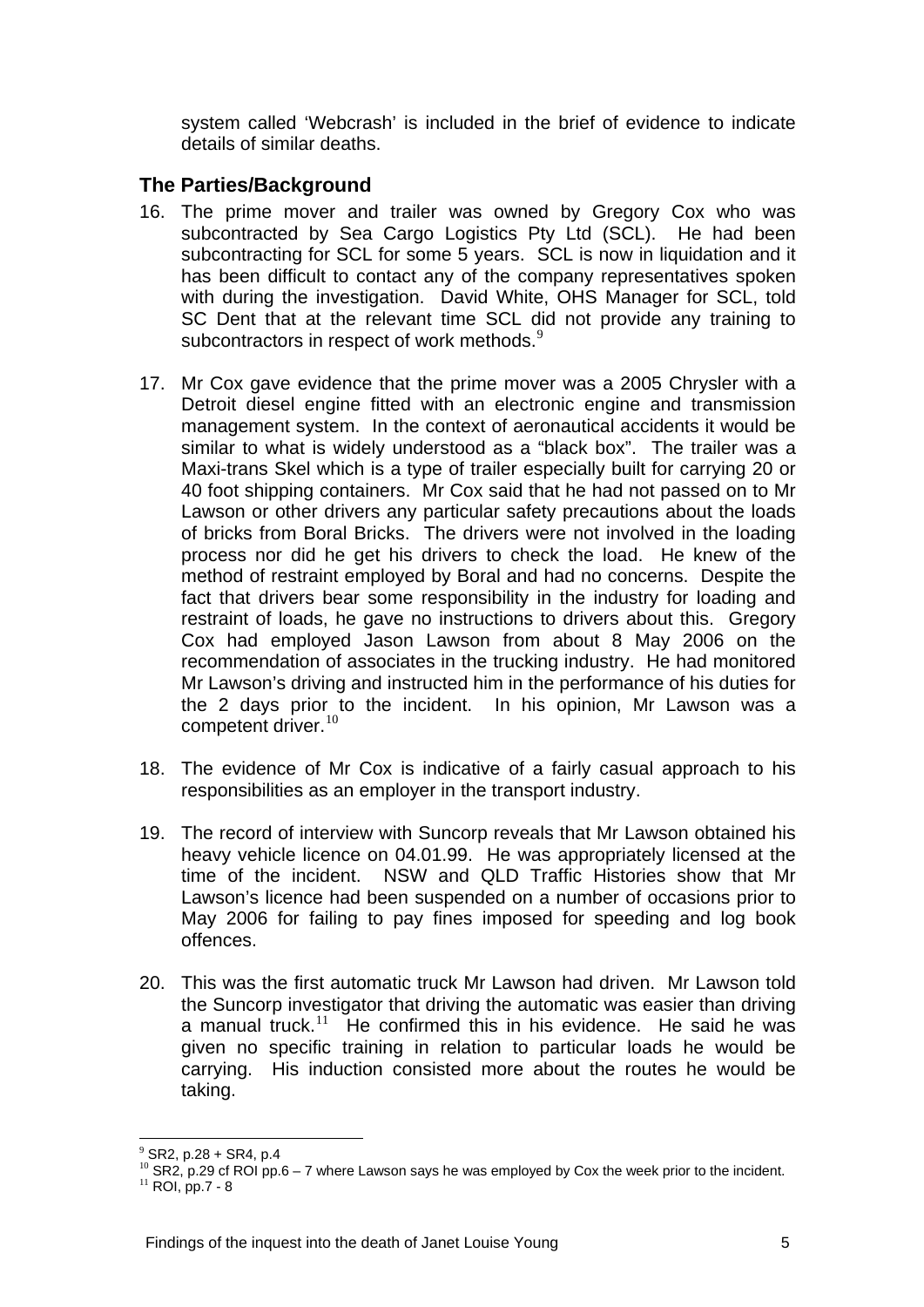- 21. Mechanical inspections revealed no defects in either vehicle that could have directly contributed to the cause of the incident<sup>[12](#page-5-0)</sup>.
- 22. At the time of the incident Mr Lawson was transporting a load of bricks from Boral Brickworks (Boral) at Darra to the SCL yard at Rocklea. It was the third or fourth such 'run' for Mr Lawson that  $day^{13}$  $day^{13}$  $day^{13}$ .
- 23. Essentially, the process was that an empty container was loaded onto the trailer at SCL and then Mr Lawson travelled to Boral to collect a load of bricks. At Boral, the bricks were loaded into the container by Boral workers during which time Mr Lawson would occupy himself drinking a cup of coffee or going to the bathroom.
- 24. Mr Lawson was not involved in the loading process $14$  and told Suncorp that he does not remember the incident or the lead up to  $it^{15}$  $it^{15}$  $it^{15}$ . No-one from SCL, Cox or Boral spoke to him about the nature of the load or any safety precautions. In evidence he said he understood that if he loaded the truck he would have to take full responsibility but if he had not loaded the truck it became the responsibility of the person who loaded it. He had seen into the back of the container but he felt it was not his business to challenge how they loaded the container. He spoke about his experience with driving with an air bag trailer such as this one (as distinct from spring trailers) and that he thought it would take a significant lean on the trailer before it lifted up. He was surprised to hear that witnesses had seen the wheels lifting as he turned into Collinsville Street.
- 25. In evidence he was able to recall that as he went into the corner he slowed down and then he accelerated as he came out of it. He does recall the moment when it was clear that the vehicle was going out of control. He said the only thing he could do was put his hand on the hand piece to apply the trailer brake and try to accelerate out of it but it would not do anything.

#### **Eye-Witness Accounts**

- 26. The eye-witnesses essentially confirm that the trailer started to roll first, taking the prime mover with it. Most witnesses saw the utility being pushed up onto the footpath but did not see the van driven by Mrs Young until after the incident. The witness, Wayne Forbes spoke with her immediately after the accident. She was alert and in pain. She told him that she was pregnant.
- 27. Andrew Slaboz states that he passed the truck prior to it turning into Collinsvale Street and heard a loud bang<sup>[16](#page-5-4)</sup>. Mr Lawson does not recall such a bang but explains that similar noises are not uncommon and are

 $\overline{a}$ 

 $12$  Statement of Anastasiou Georgas (referred to in SR2, p.5)

<span id="page-5-1"></span><span id="page-5-0"></span><sup>13</sup> ROI, p.8, A.98

<span id="page-5-2"></span><sup>14</sup> ROI, pp.9 - 10

<span id="page-5-3"></span><sup>15</sup> ROI, p.12, A.141

<span id="page-5-4"></span><sup>16</sup> SR2, p.36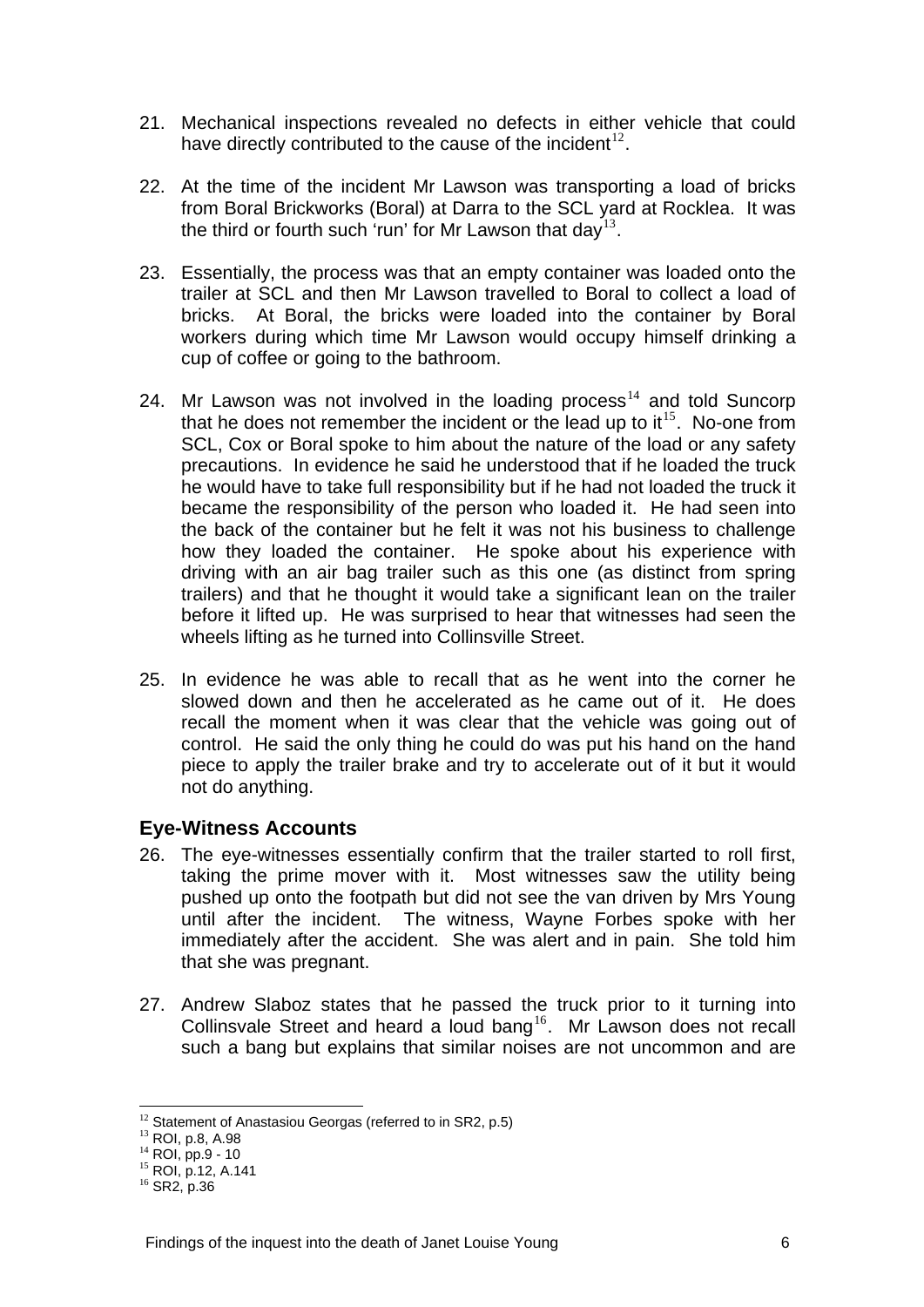caused by slowing down and the container putting pressure on the 'pins'.<sup>17</sup> Martin Mackay was travelling 50 metres behind the truck and was travelling at between 40 and 50 kmh. He believed the truck was not going much faster. As the truck was making the left hand turn he saw the vehicle move to the right and the left hand wheels lift. Before the wheels lifted there was nothing alarming in the way he saw the truck driven. He said he saw the prime mover being steered to the left as it was tipping. This corroborates the version of Mr Lawson when he said he was trying to regain control of the unit.

- 28. Matthew Levendi was at other premises in Collinsvale Street. He saw the prime mover approach the bend. He was on its right and did not see the left hand wheels lift but did see the trailer start to lean slightly as it effected the left hand turn. He had seen many trucks come around the corner and considered that it definitely was not going over the speed limit and was not going as fast as most trucks he had seen. He thought that the load must have shifted to act in this way because it was not going at a great speed. He saw it slide into the utility parked on the side of the road but did not realise it had hit the van driven by Mrs Young until he ran over.
- 29. Darryl Robert Walton was on a motor cycle travelling directly behind the truck as it turned into Collinsvale Street. He is an interstate truck driver. He saw the left trailer wheels lift a little (50 to 70 mm) as it turned into Collinsvale Street but it looked like a smooth flex of the chassis and not a thumping action. He then saw the passenger side trailer wheels lift again as it was going through the corner. It did not appear to be going too wide or fast. He saw the natural momentum of the truck moving right and knew that from a certain point it was not going to come back down and stopped.

# **The Cause of the Rollover and Method of Restraint**

- 30. The load shifted significantly in the course of the rollover and although this is an area of some controversy, I accept that it is now impossible to tell if load movement occurred beforehand thus causing the rollover $18$ . Lawson does not recall 'feeling' any movement of the load and finds it "*very hard to comprehend*[19](#page-6-1)" the cause of the accident.
- 31. The method used by Boral to load the shipping containers involved placing 24 plastic wrapped pallets of bricks, arranged in 2 levels of 6 x 2 pallets. The height of the load was approximately 15cm from the roof of the container and 30cm from each side of the container. The load was stabilised in the centre of the container using non-structural dressed pine spacers attached to the upper pallets by nails $^{20}$  $^{20}$  $^{20}$ .
- 32. Such timber bracing is called 'dunnage' and Boral maintains that this method of load restraint complied with the National Load Restraint

 $\overline{a}$ <sup>17</sup> ROI, p.11, A.132

<sup>&</sup>lt;sup>18</sup> SR2, p.10, photograph 3

<span id="page-6-1"></span><span id="page-6-0"></span><sup>19</sup> ROI, p.14, A.172

<span id="page-6-2"></span> $20$  SR2, pp.7 – 10 +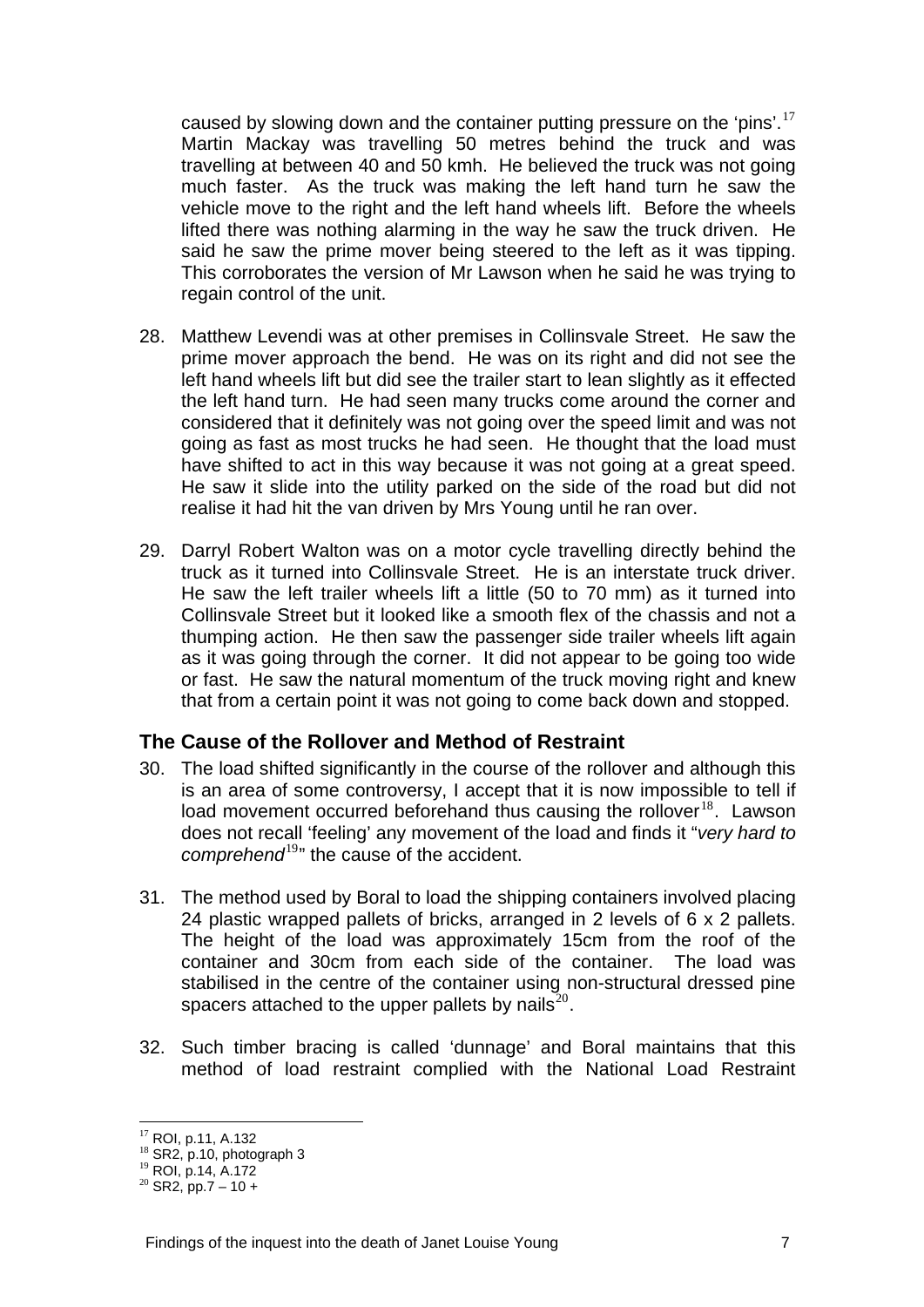Guidelines  $(LRG).^{21}$  Evidence was heard from the manager at Boral, Mr Ryan. He was of the opinion that the method complied with the LRG although he was unable to point to any documentation that confirmed that the method had been assessed as compliant. The company had commissioned an engineer to investigate the incident and that engineer had concerns about the force that the nails could withstand. He recommended that the company could improve the method of dunnage by using airbags and Boral is now trialling an alternative system of bracing using air bags.

- 33. Contrary to Boral's view, Queensland Transport Compliance Manager, Warwick Williams told police that, in his opinion, the method for loading the bricks did not comply with the LRG)<sup>[22](#page-7-0)</sup>. The *Transport Operations (Road Use Management – Mass, Dimensions and Loading) Regulation* 2005 sets out requirements and penalty provisions in respect of loading. Loading requirements are prescribed in Schedule 7 to the Regulation. Schedule 7, inter alia, refers to the *National Transport Commission Load Restraint Guide, Second Edition* 2004. That Guide is referred to by a number of the business and government representatives who have provided information and opinions in the course of the investigation.
- 34. Mr Williams subsequently provided a statement<sup>[23](#page-7-1)</sup> and gave evidence at the inquest. He is critical of a number of aspects of the method of loading. Firstly, the pallets do not conform with the dimensions specified in AS4762. He opines that if 1140mmx1140mm pallets had been used, four less pallets would have been required to load the same number of bricks but the load would have been more evenly spread over the container with the result that the height inside the container would have been lowered as would the centre of mass.
- 35. Secondly, he stated that the timber shoring method adopted here was deficient in a number of respects and that the use of a single piece of timber nailed to a pallet is not a recommended practice which would meet the performance standards of the LRG. Mr Williams was cross examined on this opinion. It is clear that the LRG does not specifically state that this method does not comply. The LRG provides examples of recommended steps and guides which if followed would meet the performance standards. Where alternative restraint methods are adopted (such as this method) they have to meet the performance standard. The performance standard requires that:
	- A load on a vehicle must not be placed in a way that makes the vehicle unstable or unsafe.
	- A load on a vehicle must be secured so that it is unlikely to fall or be dislodged from the vehicle.
	- An appropriate method must be used to restrain the load on a vehicle.

 $\overline{a}$  $^{21}$  Boral response to questions dated 08.02.07, p.1 (Annexed to SR5)

<span id="page-7-0"></span><sup>22</sup> SR4, p.4

<span id="page-7-1"></span> $23$  B14 and various annexures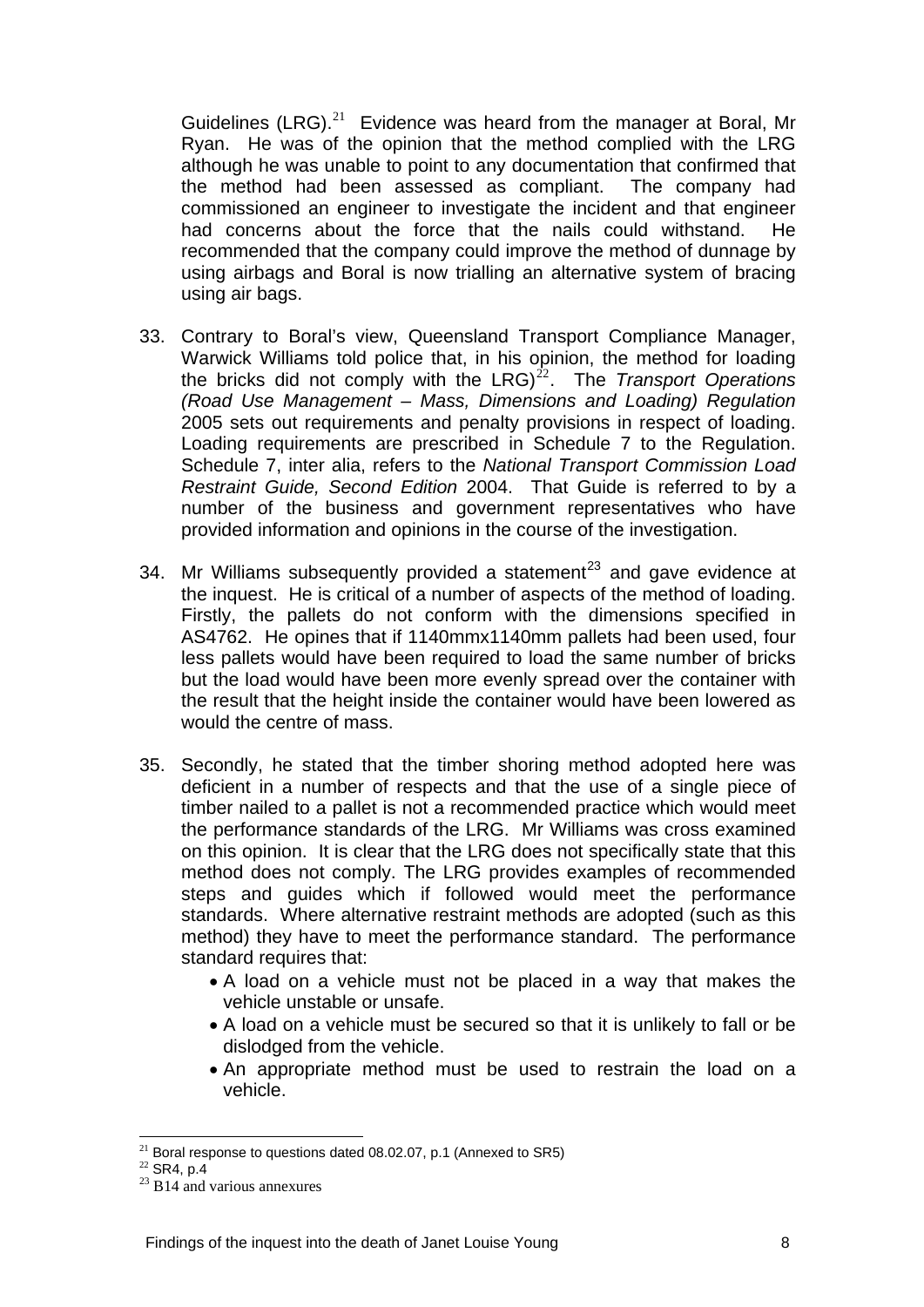- 36. Thirdly, Mr Williams was also concerned with the ability of a driver to be able to check a load in transit as the LRG places a lot of responsibility on the driver to ensure the vehicle is loaded properly.
- 37. Mr Larsen of Loadsafe Pty Ltd is a consulting mechanical engineer with a specialty in relation to loading and load restraint. He authored the first edition in 1994 of the LRG. He similarly opines that "*the load did not comply with the Performance Standards of the Load Restraint Guide, because it was not adequately restrained sideways*."[24](#page-8-0) In his evidence he stated that the load did not comply because there needed to be restraint capable of withstanding .2G acceleration in a vertical direction and .5G in a horizontal direction.<sup>[25](#page-8-1)</sup> Because there was not sufficient restraint on the vertical this would break the friction horizontally below .5G laterally. It is noted that the system of dunnage did not block the pallets from moving vertically other then by virtue of weight and gravitational forces.
- 38. Further, he said the fact that the system had been used on more than 4000 occasions, and apparently without incident, does not mean that the system of restraint met the performance standards but simply that vehicles had not been subjected to the accelerations and forces which brought the vehicle undone on this occasion. *"Just because a load has been carried in a particular way for many years does not mean it is properly restrained."[26](#page-8-2)*
- 39. The Inquest also had the benefit of witnessing the method of applying the dunnage through a DVD showing it in practice. I will not describe it in words. The DVD was illuminating. In one particular scene, and by no means the only one of concern, Mr Fuller demonstrated how easily he could remove the timber bracing. If this was not such a serious matter it could have been considered comical. Mr Larsen was cross examined about his failure to test the sheer capacity of the nails to the soft wood pine pallets. He explained what he meant by this. He had not tested the sheer capacity of the nails which held the timber to the pallet but he was confident the nail would quickly distort and come out. I have to say I agree with him when he said he felt it unnecessary to test it. I accept what Mr Williams also said on this point and which I referred to earlier. It did not need to be tested. It patently was inadequate and I find the system of dunnage adopted could not possibly meet the LRG standards.

 $\overline{a}$  $24$  Report of Richard Larsen, p.4 (Annexed to SR5)

<span id="page-8-1"></span><span id="page-8-0"></span><sup>25</sup> *National Load Restraint Guide 2004*, p 186 Performance Standards To achieve this, the load restraint system must be capable of withstanding the forces that would result if the laden vehicle were subjected to each of the following separately:

<sup>0.8 &#</sup>x27;g' deceleration in a forward direction,

<sup>0.5 &#</sup>x27;g' deceleration in a rearward direction,

<sup>0.5 &#</sup>x27;g' acceleration in a lateral direction,<br>and to 0.2 'g' acceleration relative to the load in a vertical direction.

<span id="page-8-2"></span><sup>&</sup>lt;sup>26</sup> National Load Restraint Guide 2004, Introduction p 8.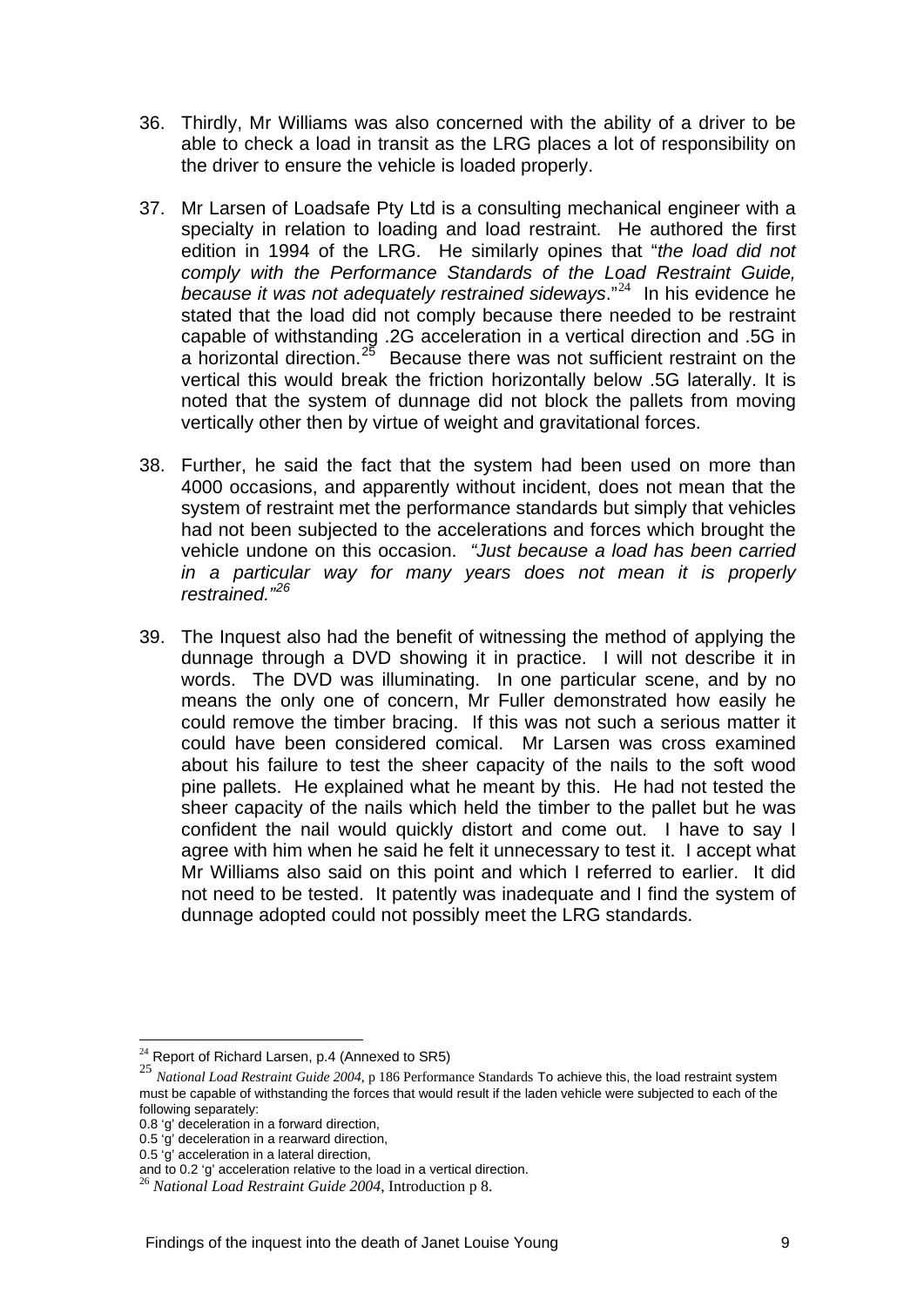- 40. The inquest viewed a DVD showing the new air bag system in operation. Mr Larsen had no problems with the air bag system in principle<sup>[27](#page-9-0)</sup> but had some concerns about how it was being implemented in practice. The air pressure for instance was being applied without a great deal of scientific application and the bags were not protected from the rough edges of the pallets. I think I can say that the DVD highlighted to me those obvious issues and it does not need engineering qualifications to find there are some obvious areas of simple practical improvement necessary.
- 41. Mr Ryan also said that the company was reviewing its transport processes and pack sizes as an ongoing process. This inquest is not in a position to comment on the effectiveness or compliance with this new system of dunnage or other processes being considered by Boral. However, I would certainly urge Boral to ensure that the air bag system is compliant with the LRG and that it is being used in a manner which is compliant and best practice.
- 42. It is abundantly clear from the evidence of all witnesses who have scientific or practical expertise in such issues that the load had a high centre of mass making it less stable. I will not repeat the Laws of Physics which deal with the static roll-over threshold. Essentially the rollover occurred because of the combination of the high centre of mass of the load and the speed at which it was driven around the particular 90 degree bend at Collinsville Road.
- 43. Mr Larsen states that while the load probably did not shift prior to the rollover, "*there is a high probability that the rollover occurred because the*  laden vehicle did not have sufficient lateral stability to resist rollover when *travelling at the speed at which it was being driven around the Collinsvale Street corner*."[28](#page-9-1)
- 44. It is also clear that the reason why this container had such a high centre of gravity was because of the pallet size, the configuration inside the graffy that secales of the panel clean the container and the method of transport.<sup>[29](#page-9-2)</sup> Boral is a major national company. This is a very significant work place health and general public safety issue. Boral should be considering all of these issues on a national basis and not in the ad hoc manner which the evidence indicates occurred in the past. This all needs to be documented. There seems to have been a reluctance in the past to focus on documenting compliance issues as is evident from the answers from Mr Ryan on that and other matters. With amendments to the Chain of Responsibility legislation this should heighten the focus on these matters.

 $\overline{a}$ 

<span id="page-9-0"></span><sup>27</sup> The LRG gives such a system it approval "*Inflatable air bags(disposable or reusable) can be effectively used to restrain loads within containers" see. National Load Restraint Guide 2004, p141*<br><sup>28</sup> supra, p.5

<span id="page-9-2"></span><span id="page-9-1"></span><sup>&</sup>lt;sup>29</sup> Some reference was made during the inquest about alternative trailer arrangements. I do not propose to expand on that issue other than to repeat what the LRG says about this issue : *National Load Restraint Guide 2004*, p 36 "Special precautions must be taken when carrying a load with a high centre of mass. The load should be carried on a vehicle with a low platform height (e.g. drop frametrailer or low loader) or on a vehicle with good roll stability (see Figure B.3)".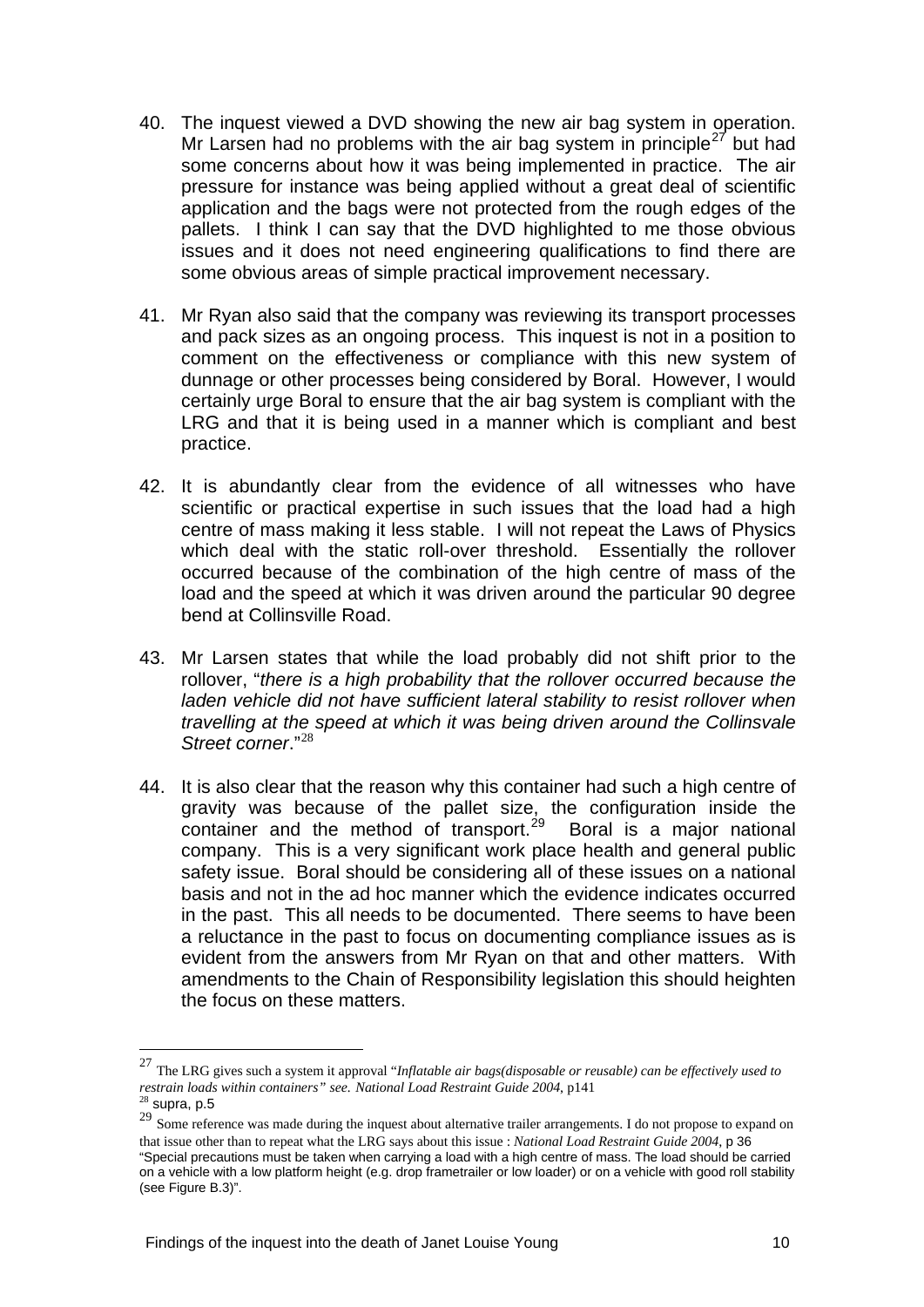# **Evidence of Speed**

- 45. Electronic data from the prime mover's electronic engine and transmission management system indicates hard braking by the prime mover at 11.29.45am. Five seconds prior to that the speed of the truck was 49.1km/h.<sup>[30](#page-10-0)</sup> The speed limit in Collinsvale Street was 50km/h. That limit was not signed but applied as the default speed limit in a built-up area. There was no sign indicating a lower advisory speed at the  $90^{\circ}$  corner.
- 46. Robert Leslie Nolan from Detroit Diesel Australia provided a statement and gave evidence explaining the comprehensive data obtained from the electronic control module.
- 47. The inquest has also heard evidence from the eye witnesses and Mr Lawson. The data and the observations and evidence of eye witnesses as to the calculated speed and the rollover of the trailer and prime mover are consistent with each other.
- 48. At the time the prime mover was coming out of the bend it was travelling at about 49 kmh. With the benefit of hindsight it is evident that at that speed the unit had reached its rollover threshold and the inevitable rollover occurred.
- 49. QPS Senior Collision Analyst, Sergeant David Tulloch, has provided a statement outlining, inter alia, Rollover Threshold Propensity (RTP) for the combination of truck, trailer and load involved in the incident and for other combinations (with lower centre of mass heights). He conducted tests at the accident scene to calculate the lateral G forces acting on a vehicle at a nominated speed around the bend. On his calculation the rollover threshold for the relevant combination was  $52km/h$ .<sup>[31](#page-10-1)</sup> As the centre of mass drops, for instance if lower drop deck trailers were used, then the roll over speed increases. His calculation is obviously in close range with the speed at which the prime mover and trailer actually reached the rollover threshold.
- 50. It was suggested in submissions that this is evidence of Mr Lawson driving the unit at a speed excessive in the circumstances. The inquest heard from Mr Garry Jones who was at the time of the incident a truck driver for SCL and Mr David White, the Workplace Health and Safety Manager for SCL. They had experience as truck drivers. They gave estimates of the speeds they would take around the bend at between 30-40kmh. I accept that evidence but at the same time I do not consider that it is determinative of a proposition that in travelling at 49/50kmh it could be said that Mr Lawson was driving at an excessive speed in the context that I would consider a reference to a prosecuting body as a potential finding of negligence in a criminal sense.

 $\overline{a}$  $30$  SR2, pp.11 & 13

<span id="page-10-1"></span><span id="page-10-0"></span> $31$  Report of Sgt David Tulloch, p.4 (Annexed to SR4)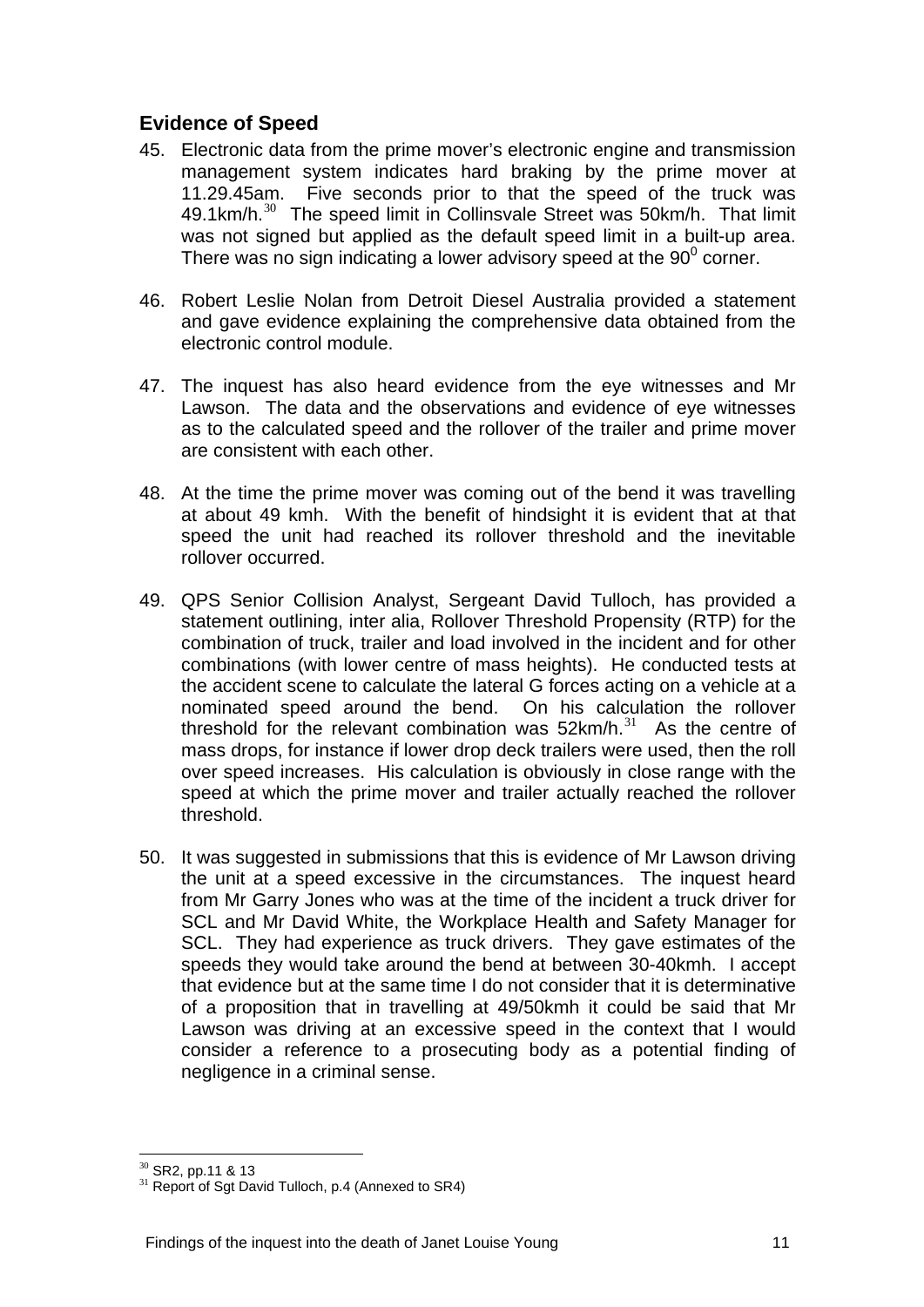51. It must be said that in the circumstances of this particular trailer, with its high centre of mass, and on that particular bend that at 50kmh the rollover threshold was reached. That is when the trailer started to roll. The speed limit was 50 kmh. Mr Lawson had been given limited instructions as to the loads he was carrying. He took no part in the loading. Until the load rolled there is nothing in the black box data which indicates a propensity to drive aggressively or at the limit. There is also no evidence that at that time the inadequate method of restraint had contributed to the commencement of the roll over. I accept the evidence that at between 10 and 15 degrees lift there was a shift of the load in the direction of the roll. There is no evidence available to me whereby I can make a finding that the roll over was recoverable or irrecoverable at the time the load shifted. It all happened relatively simultaneously and it is impossible to say.

#### **Signage and Other Preventative Measures**

- 52. SC Dent spoke with a number of people about the issue of advisory speed signs and the lack thereof at the scene.
- 53. Jon Douglas is the Director (Traffic Engineering & Road Safety) Planning, Design & Operations Division, Department of Main Roads. Mr Douglas told police that it is not common practice to sign local roads with curve and advisory speed plates and advisory speeds are based on comfort considerations for cars. He said that centre of gravity issues make it difficult to determine an advisory speed for trucks.<sup>[32](#page-11-0)</sup> He referred to the relevant Australian Standard and the Manual of Uniform Traffic Control Devices 2003 which advises that a truck tilting symbol be used at locations where there is a history of trucks overturning<sup>[33](#page-11-1)</sup>. He conducted an inspection of the site and performed some basic tests. He now recommends the Brisbane City Council (BCC) conduct their own assessment concerning the erection of a curve advisory sign or advisory speed limit sign. He recommended the BCC install a "tilting truck" warning sign on the approaches to the curve. He further recommended Local and State Governments investigate other locations where there has been a history of two or more articulated vehicle overturn crashes, with a view to implementing appropriate remedial measures.
- 54. Webcrash data reveals there was a rollover at this incident scene on  $28.01.02<sup>34</sup>$  $28.01.02<sup>34</sup>$  $28.01.02<sup>34</sup>$  and Mr Douglas said there had been two previous rollovers in the past 15 years.
- 55. Victor Nash is Traffic Engineer with the BCC. He spoke with police and explained the method for determining advisory speeds. He said the council "*tended to be reactive to incidents and that warning or advisory signs are not put on curves as a matter of course*."[35](#page-11-3) He confirmed that in light of the recommendations of Mr Douglas, the BCC had undertaken a preliminary investigation in relation to additional line marking, warning

 $\overline{a}$  $32$  Email Jon Douglas to Sgt David Tulloch 07.12.06 (annexed to Tulloch Report, supra)

<span id="page-11-1"></span><span id="page-11-0"></span> $33$  SR4, pp.7 - 8

<span id="page-11-2"></span><sup>&</sup>lt;sup>34</sup> SR2, p.27 and accompanying Webcrash database print-outs

<span id="page-11-3"></span><sup>&</sup>lt;sup>35</sup> SR2, p.30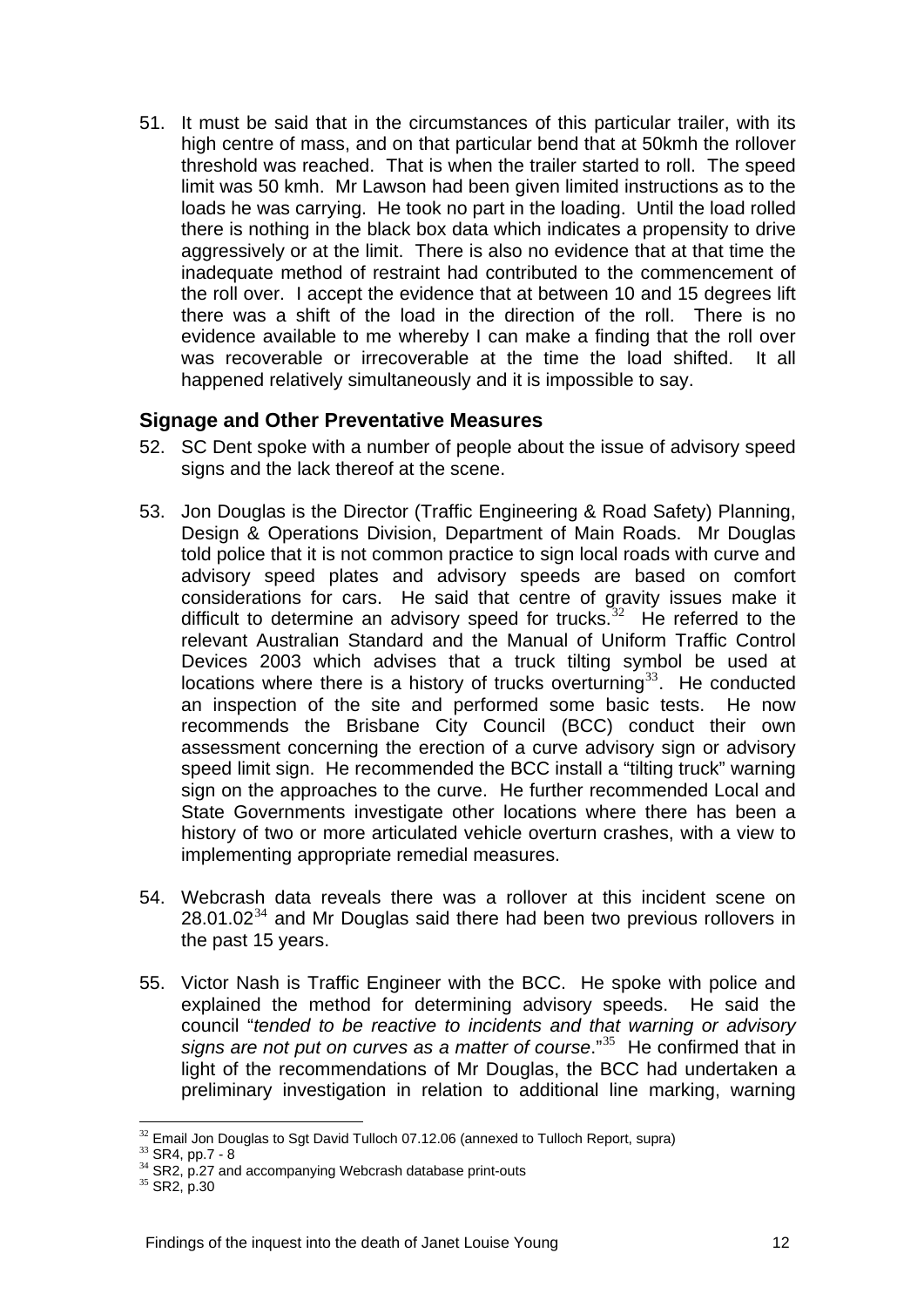signs and a tipping truck sign. He agreed with the third recommendation of Mr Douglas.

56. On these issues there was very little controversy that the recommendations of Mr Douglas should be immediately made and the process commenced. It was noted that the BCC had not taken any action because of the pending inquest. As a result, I arranged for letters to be sent to the BCC and the Department of Main Roads on 10 September 2007 notifying them of my intention to make those recommendations and requesting they commence implementation.

#### **Electronic Stability Program**

- 57. Police investigations also included inquiries in respect of a product called an Electronic Stability Program (ESP). This product is designed to prevent truck rollovers<sup>36</sup>. David Oliver of Knorr-Bremse provided a David Oliver of Knorr-Bremse provided a statement which indicates that such a device could have been retro-fitted to a semi-trailer. He believes the ESP would have prevented the accident.<sup>[37](#page-12-1)</sup> Knorr-Bremse manufactures the ESP and provided a promotional DVD demonstrating how the ESP works. He gave evidence and the inquest viewed the DVD demonstration. I do not intend to repeat the technical information provided on how it works. I am also mindful that the weight of Mr Oliver's evidence might be affected by the advantage Knorr-Bremse gains from promoting its product, but certainly the system on the face of it is a very valuable piece of safety equipment the transport industry and authorities should be considering utilising. It is also noted that there are other ESP manufacturers and the manufacturer of the trailer (Maxi-Trans Trailers) confirms that the ESP is available as an option for the type of trailer involved. $38$
- 58. It is beyond the ambit of this inquest to make specific recommendations as to the use of ESP systems. There are many practical and economic considerations that simply have not been explored.
- 59. Mr Williams however explained that Queensland Transport is often in discussions with transport industry representative bodies and the National Transport Commission. He had no objections to a recommendation that Queensland Transport should investigate the ESP systems commercially available and if regarded as suitable and viable, take up with the industry and the National Transport Commission its more widespread use.

# **Medical Evidence**

#### **The Autopsy**

60. The incident occurred at about 11.30am and Mrs Young was declared dead at 1.53pm. While trapped in the van the deceased was initially stable however after she was administered an anaesthetic agent, suxamethonium, her heart rate dropped and she was difficult to ventilate.

 $\overline{a}$ <sup>36</sup> SR2, p.12

<span id="page-12-2"></span><span id="page-12-1"></span><span id="page-12-0"></span> $37$  Statement of David Oliver dated 15.05.06<br> $38$  SR2, p.28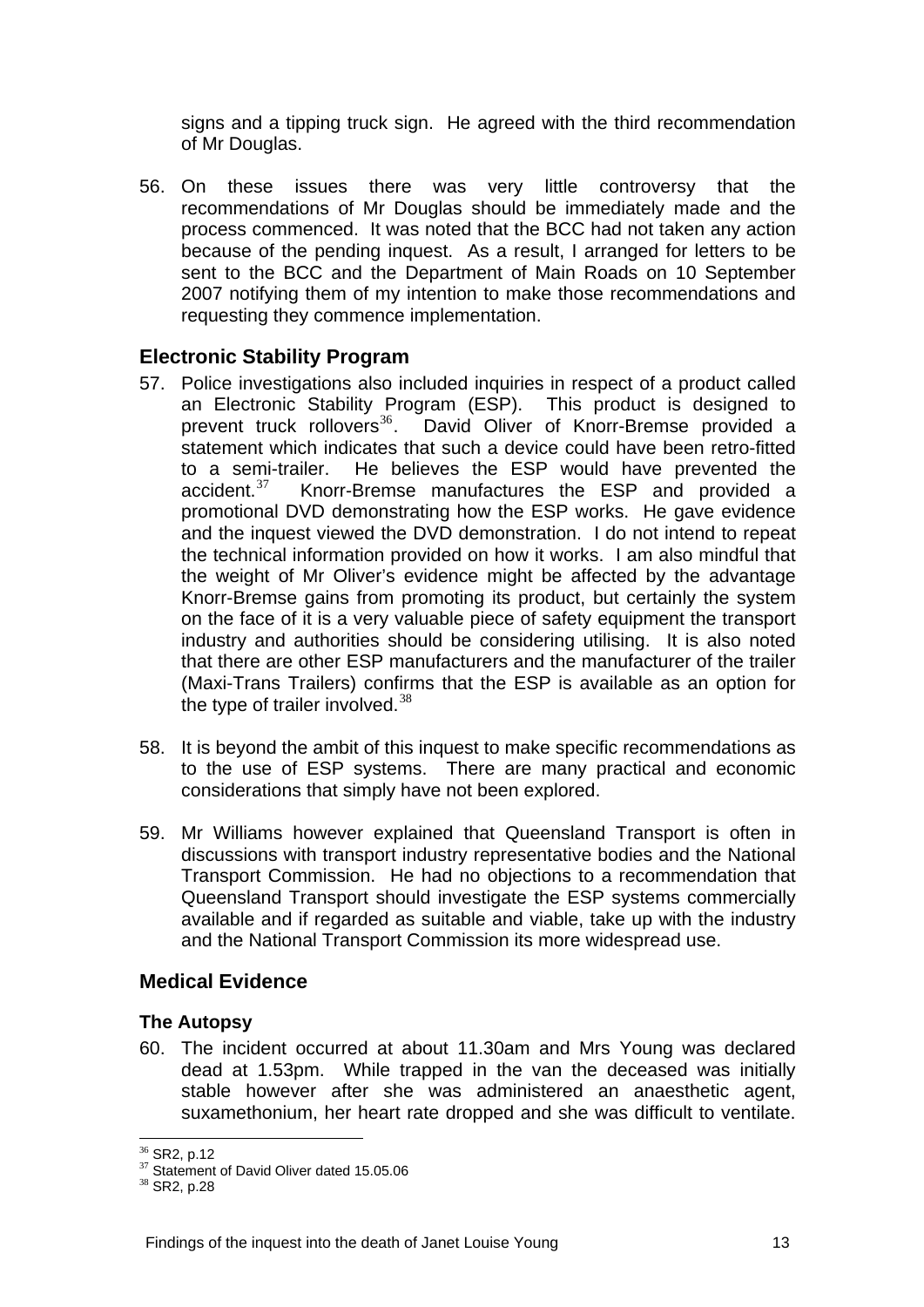The pathologist, Dr Urankar, tested for an allergic reaction (anaphylaxis) to the suxamethonium and found that such reaction was possible given the results. The test involves investigating the level of tryptase, and that level can rise after death. Consequently, it is not possible to be certain the deceased had such an allergic reaction. It was noted that at the time the anaesthetic was administered Mrs Young was in a critical condition and emergency action was required.

- 61. It was opined that other possible mechanisms for death are a combination of pneumothorax and blood loss causing hypoxic injury to the brain. The fracture injuries suffered by the deceased were extensive and complex, causing significant blood loss but were insufficient to cause death on their  $own<sup>39</sup>$  $own<sup>39</sup>$  $own<sup>39</sup>$ .
- 62. Dr Urankar concluded that *"it would be impossible to ascertain mechanisms described above were responsible for death. However, it would be more likely that all the possible mechanisms were collectively responsible and all these originally arose from the multiple injuries sustained in the motor vehicle accident*."

#### **Toxicology – The Deceased**

- 63. Analysis of 2 specimens of femoral blood revealed 0.003mg/kg of  $\triangle^9$ tetrahydrocannabinol (THC). Dr Elisabeth Christensen, Forensic Medical Officer was asked to provide an opinion regarding the effect of that toxicity. Dr Christensen opined that:-
	- It is not possible to state with certainty that the level of THC would have impaired the deceased's ability to control a motor vehicle;
	- A person naïve to the use of cannabis is likely to have some impairment to their ability to control a motor vehicle with that level of THC toxicity; and<br>The levels of THC and its inactive metabolite 11-nor  $\wedge^9$
	- The levels of THC and its inactive metabolite, 11-nor tetrahydrocannabinol- 9-carboxylic acid (0.010 mg/kg), suggest recent cannabis use, however it is not possible to state this definitively on the information available.
- 64. Mr Young gave evidence that his wife never used cannabis but he did use it on a casual basis. Dr Christensen gave an addendum opinion which agreed that inhalation from passive smoking could cause detectable levels of THC in the blood. I accept the evidence of Mr Young on this issue and that any level of THC was from passive inhalation. Further, the level of cannabis was low and there is no evidence her judgment or ability to drive was in fact impaired.
- 65. In any event it does not seem that anything the deceased did contributed to the incident and her death.

#### **Toxicology – The Driver**

*66.* The toxicology results for Lawson were reviewed by Associate Professor Hoskins who states that the drugs detected are commonly used for pain

<span id="page-13-0"></span> $\overline{a}$ <sup>39</sup> Autopsy Report, p.6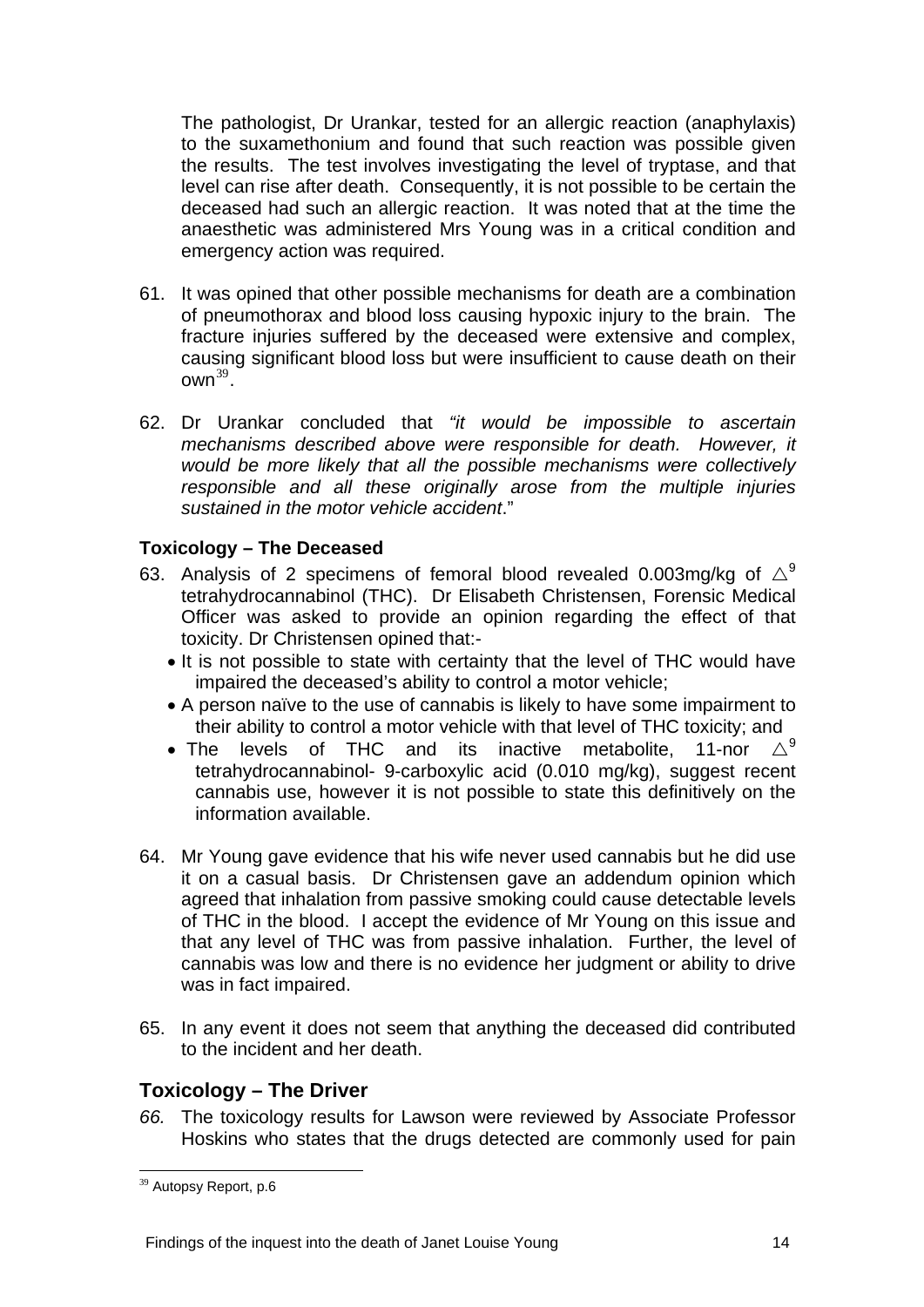relief and nausea control and *"it is reasonable to conclude he was drug free prior to going to hospital."<sup>40</sup>*

# **Criminal/Offence Culpability**

- 67. According to the Queensland Police Service, the evidence does not disclose criminal conduct. SC Dent advises that special attention was paid to the question of criminality. Advice was sought by the QPS from its internal legal division. That advice was that the evidence was insufficient to establish a case against the driver or Boral Bricks based on criminal negligence (s289 Criminal Code).
- 68. The principal basis for that opinion is that the driver was under the speed limit and while the truck was heavy it was not over-loaded. Although there are a number of aspects of this case which are of concern relating to the method of loading and restraint, the training of drivers and matters relating to Chain of Responsibility, I agree there is insufficient evidence to establish a case against the driver or Boral Bricks and I will not be referring the evidence to the Director of Public Prosecutions.
- 69. In relation to any potential breaches of the Load Restraint Guidelines, a coroner must not include in the findings or any comments or recommendations, statements that a person is or maybe guilty of an offence or is or maybe civilly liable for something.<sup>[41](#page-14-0)</sup> In my view these sections unfortunately prevent me from making any finding about that issue although clearly I consider the method of restraint as being highly problematic. In any event it would seem the potential prosecuting authority already has in its possession the relevant information to make such a decision. It has not yet prosecuted and it would seem the limitation period for bringing such a charge has now passed.

# **Chain of Responsibility**

- 70. I agree with the submissions of Counsel Assisting regarding driver knowledge and training concerning the responsibility for proper loading and restraint. Mr Cox for instance, took a fairly casual approach to loading responsibilities which no doubt was passed on to his drivers. There is some evidence of drivers being unaware of the specification and method of loading and were unable to check loads during or before transport. Industry wide, drivers are no doubt at the bottom of the pecking order and may have little empowerment in that process. I agree with her submission that the Court recommend that Queensland Transport incorporate information –
	- (i) about driver responsibility for loads generally; and
	- (ii) about the risks of rollover at low speed for high centre of mass loads

in any information and training it provides in relation to the new 'Chain of Responsibility' concepts to be introduced through legislation this year.

 $\overline{a}$ 

<sup>40</sup> Fax A/Prof Hoskins to SC Dent 31.07.06 (Annexed to SR3)

<span id="page-14-0"></span> $41$  s45(5) and 46(3)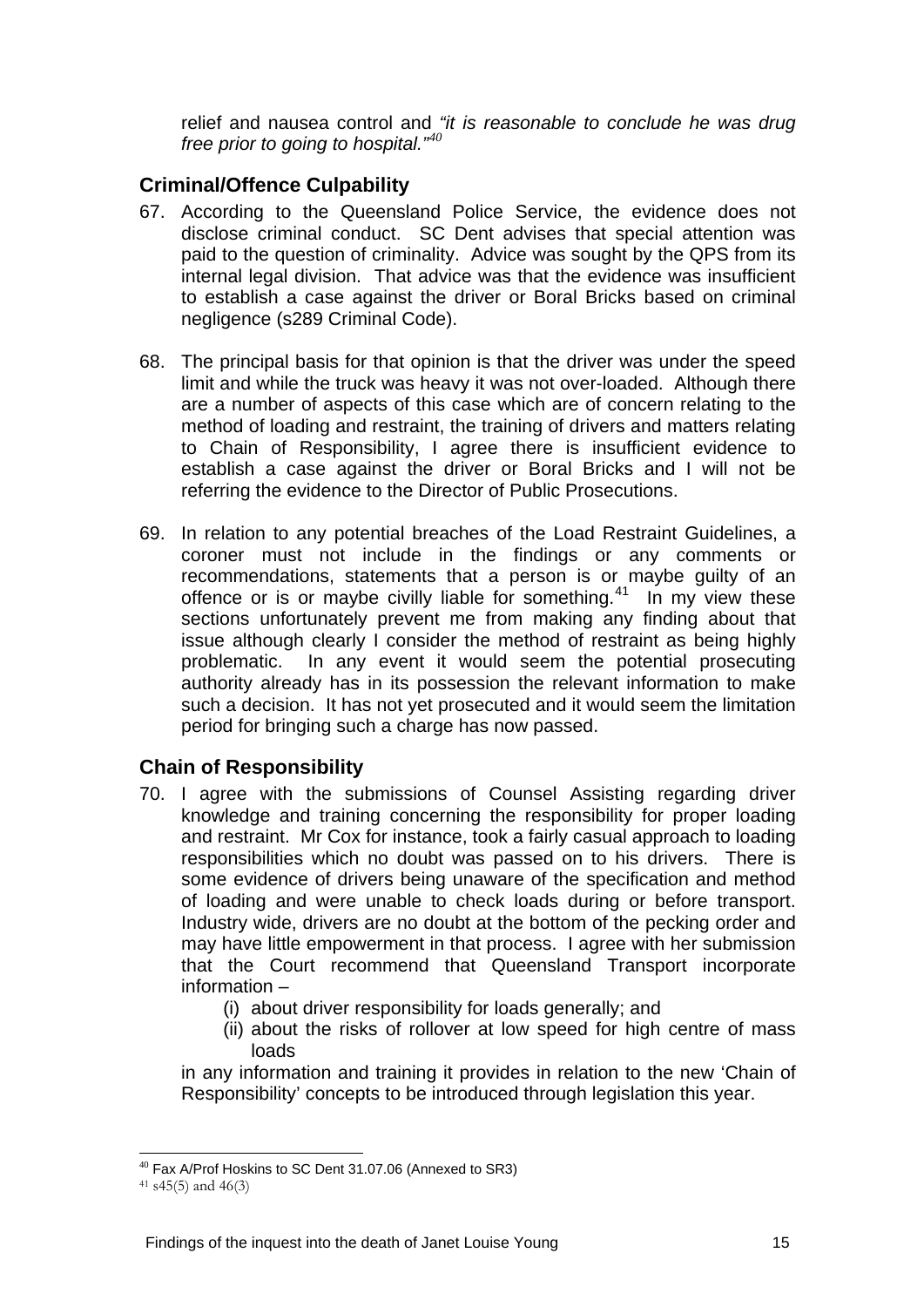71. It is instructive to refer to the Explanatory Notes introducing the Bill which sets out those reforms.

> "*The amendments to TORUM adopt provisions from the national Road Transport Reform (Compliance and Enforcement) Bill 2003 (the national Bill) and will strengthen current heavy vehicle compliance and enforcement processes in Queensland. The national Bill is model legislation developed by the National Transport Commission (NTC) which is designed to achieve national uniformity and to improve compliance with, and enforcement of, heavy vehicle operating requirements. The objective of the reforms is to make positive changes to the onroad behaviour of those involved in the heavy vehicle transport industry and to ensure accountability of all parties influencing compliance with heavy vehicle transport laws. This extends to off-road parties and is referred to as the "chain of responsibility". The aim of chain of responsibility laws is to ensure that all parties who influence on-road behaviour are held accountable for breaches of road transport laws. Under this concept, legal liability can reach beyond the driver to other parties both within and outside the road transport industry so that the real causes of non-compliance with road transport laws are targeted. Reasons for the Bill Compliance and enforcement reforms Heavy vehicles are significantly over-represented in crashes causing fatalities, relative to other classes of vehicles. For example, articulated heavy vehicles such as road trains, bdoubles and b-triples have a fatal crash rate 18 times higher than that of cars. Recent increases in fatal crashes involving trucks can be attributed, in part, to increases in the amount of truck travel on Queensland roads. It is estimated that, as a consequence of Queensland's strong economic performance, the use of trucks to transport freight will double between the years 2000 and 2020. Without tighter regulation of the road freight industry, this has the potential to significantly impact on Queensland's future road toll. The evidence of potential heavy vehicle offences is often located in diverse locations and is impermanent in nature, making it easy to destroy or alter. The adoption of provisions from the national model legislation by the amendments to TORUM contained in this Bill will assist in the investigations of these offences. In aiming to minimise the adverse impacts of heavy vehicle road transport on the community and remove any unfair competitive advantage that may result from the breach of transport legislation, the amending Bill will benefit Queensland by: • providing an effective, efficient and equitable scheme for encouraging compliance with the requirements of Queensland's road transport law and for the enforcement of those requirements; • making a demonstrable, positive change in the on-road behaviour of those involved in the transport industry by removing commercial benefit for breaching heavy vehicle road*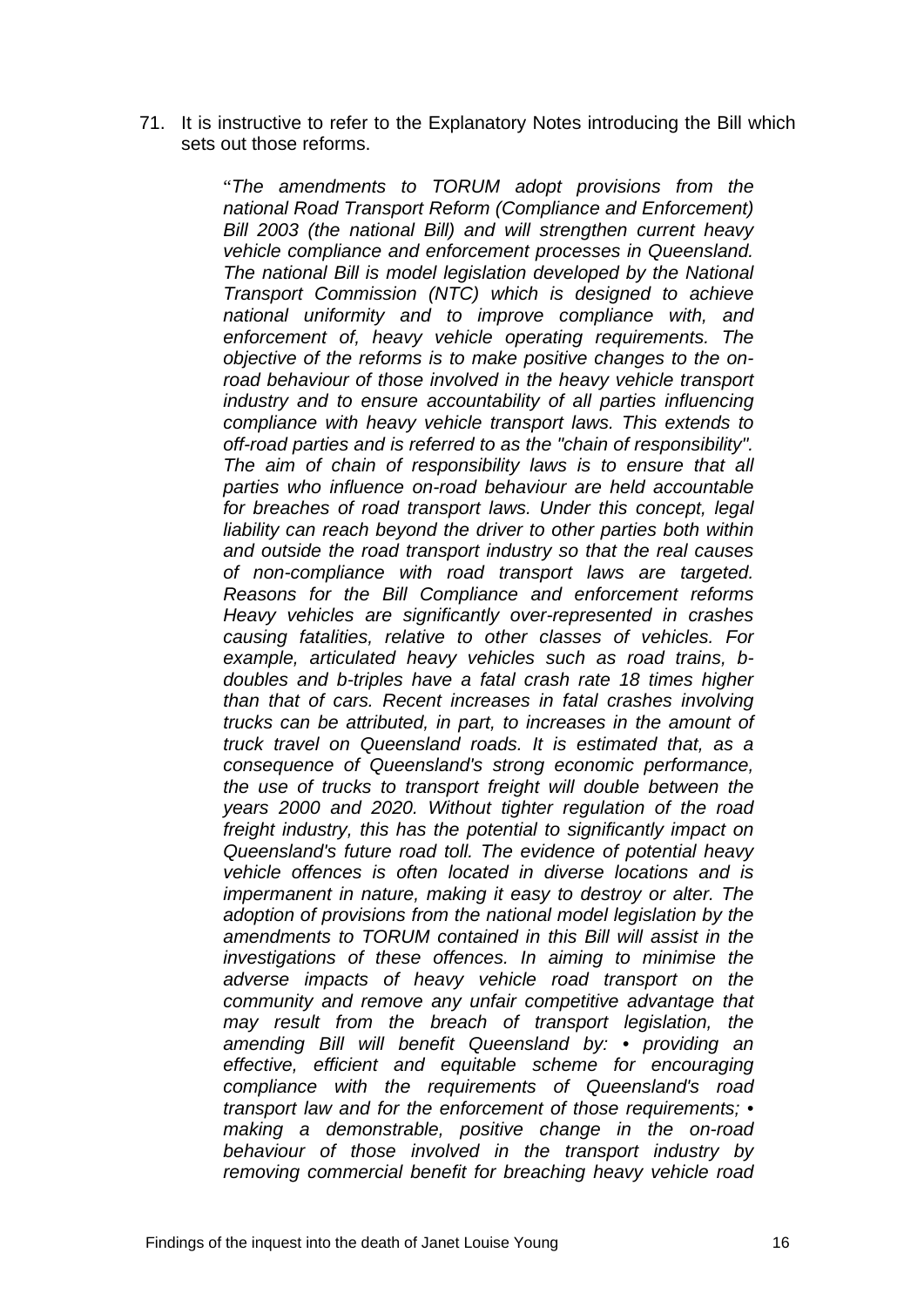*rules; strengthening powers for enforcement officers to improve intelligence gathering and prosecution outcomes; • refining the chain of responsibility provisions to recognise all parties who affect road transport compliance and ensure that they can be held accountable for their acts and omissions where they result in a breach of transport law; and • implementing our commitment to national heavy vehicle compliance and enforcement measures, thereby removing cross jurisdictional variations."* 

#### **Findings required by s45**

- 75. I am required to find, as far as is possible, who the deceased was, when and where she died, what caused the death and how she came by her death. I have already dealt with the last of these issues, being the circumstances of Mrs Young's death. As a result of considering all of the material contained in the exhibits and the evidence given by the witnesses I am able to make the following findings in relation to the other aspects of the death.
- (a) The identity of the deceased was Janet Louise Young.
- (b) The place of death was the Princess Alexandra Hospital, Brisbane, Queensland.
- (c) The date of death was 10 May 2006.
- (d) The formal cause of death was:
	- 1(a) Multiple injuries, due to or as a consequence of
	- 1(b) Motor vehicle accident (driver).

#### **Concerns, comments and recommendations**

- 76. Section 46 of the Act provides that a coroner may comment on anything connected with a death that relates to public health or safety, the administration of justice or ways to prevent deaths from happening in similar circumstances in the future. As indicated I make the following recommendations:
- That Queensland Transport incorporates information about driver responsibility for loads generally; and the risks of rollover at low speed for high centre of mass loads in any information and training it provides in relation to the new 'Chain of Responsibility' concepts to be introduced through legislation this year.
- That Queensland Transport investigates the Electronic Stability Program systems and if it is regarded as suitable and viable take up with the industry and the National Transport Commission its more widespread use.
- That the Brisbane City Council Erect a truck tilting sign in Collinsvale Street within the next 2 months;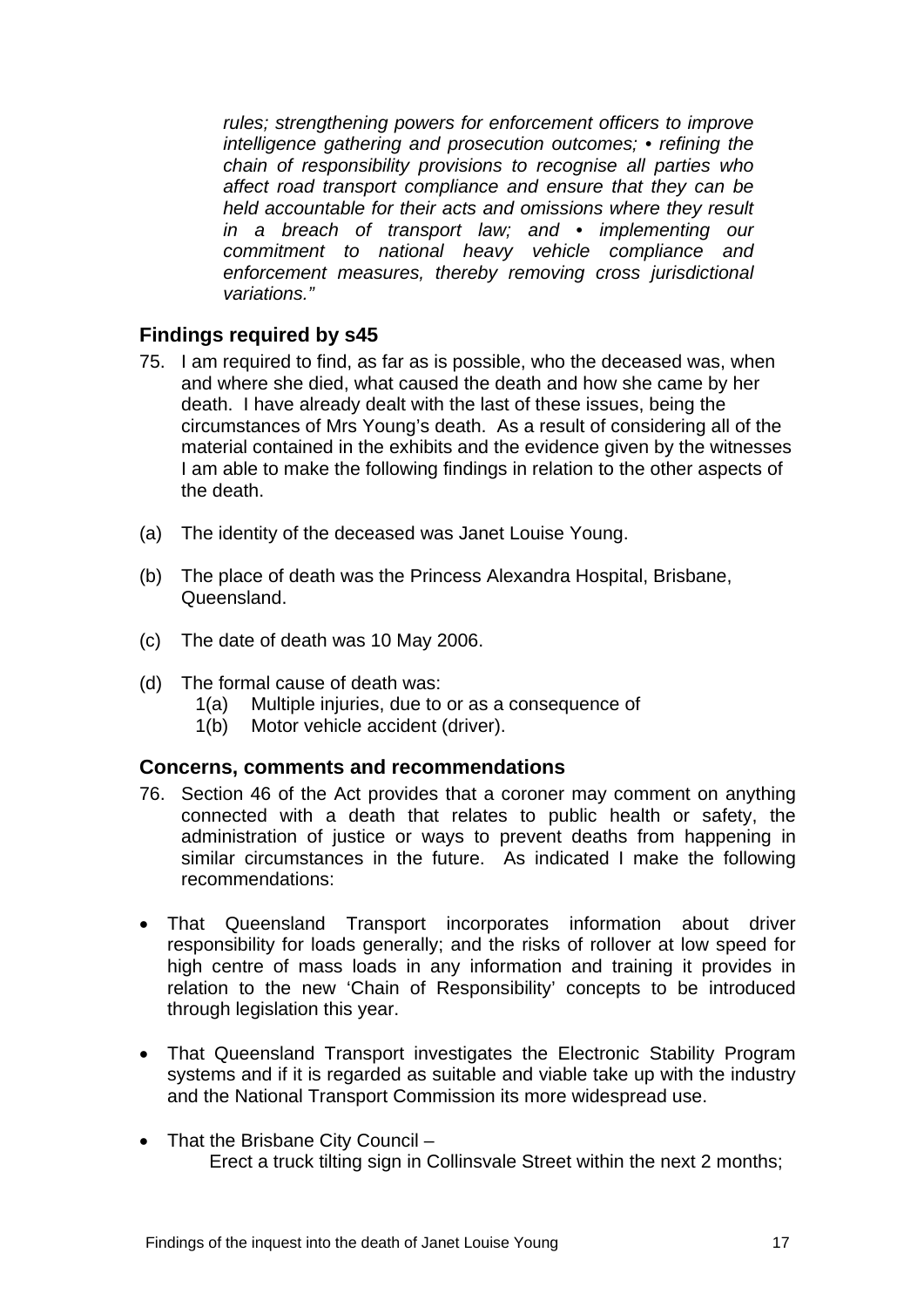Undertake a safety audit of Collinsvale Street to determine what else might be done to improve safety;

Undertake a safety assessment of those locations within its jurisdiction that are set out in the Webcrash data produced by Mr Douglas (Ex B13.3).

• That the Department of Main Roads issues a directive to relevant staff to review the Webcrash database to identify locations where there has been a 'cluster' of accidents and then assess those locations (when they are within the Department of Main Roads jurisdiction) for possible safety improvements.

#### **Report on Implementation of Recommendations**

77. As I indicated at the conclusion of hearing evidence I intended to immediately write to the BCC and Department of Main Roads concerning these recommendations so that any necessary investigations could be completed without any delay. I am pleased to say that both organisations have taken significant steps towards implementing the recommendations made and have reported to this office as follows:

# **Brisbane City Council**

- All signs and pavement markings in Collinsvale Street including the Donaldson Road intersection have been upgraded. Curve warning signs have been installed and the advisory speed limit assessed. The initial assessment recommended 40 km/h for the main bend on Collinsvale Street (not currently signed) and 30 km/h for the bend at Donaldson Road (currently signed at 35 km/h). The advisory speed limits will not be installed until a Road Safety Audit Report on Collinsvale Street has been completed. The audit will be finalised by the end of January 2008 and will make final recommendations on the advisory speed limits.
- Tilting Truck signs have been installed on both approaches to the Collinsvale Street bend.
- A review of truck rollover crashes on BCC roads has been undertaken. A copy of the review was attached.

#### **Department of Main Roads**

• The Department has issued a comprehensive directive to all District Directors to undertake a safety audit of crash locations where two or more heavy vehicles have tipped over between 1997 and 2006. Site investigation reports are to be completed by March 2008 and signage works completed by June 2008. The directive states*: "Whilst the Coroner has not yet released his findings, his office has pre-emptively advised that it is going to recommend that locations where there has been a cluster of truck over turn crashes be assessed for possible safety improvements. It is important that this work be undertaken to demonstrate Main Roads commitment to proactively reducing the likelihood of repeat occurrences."*